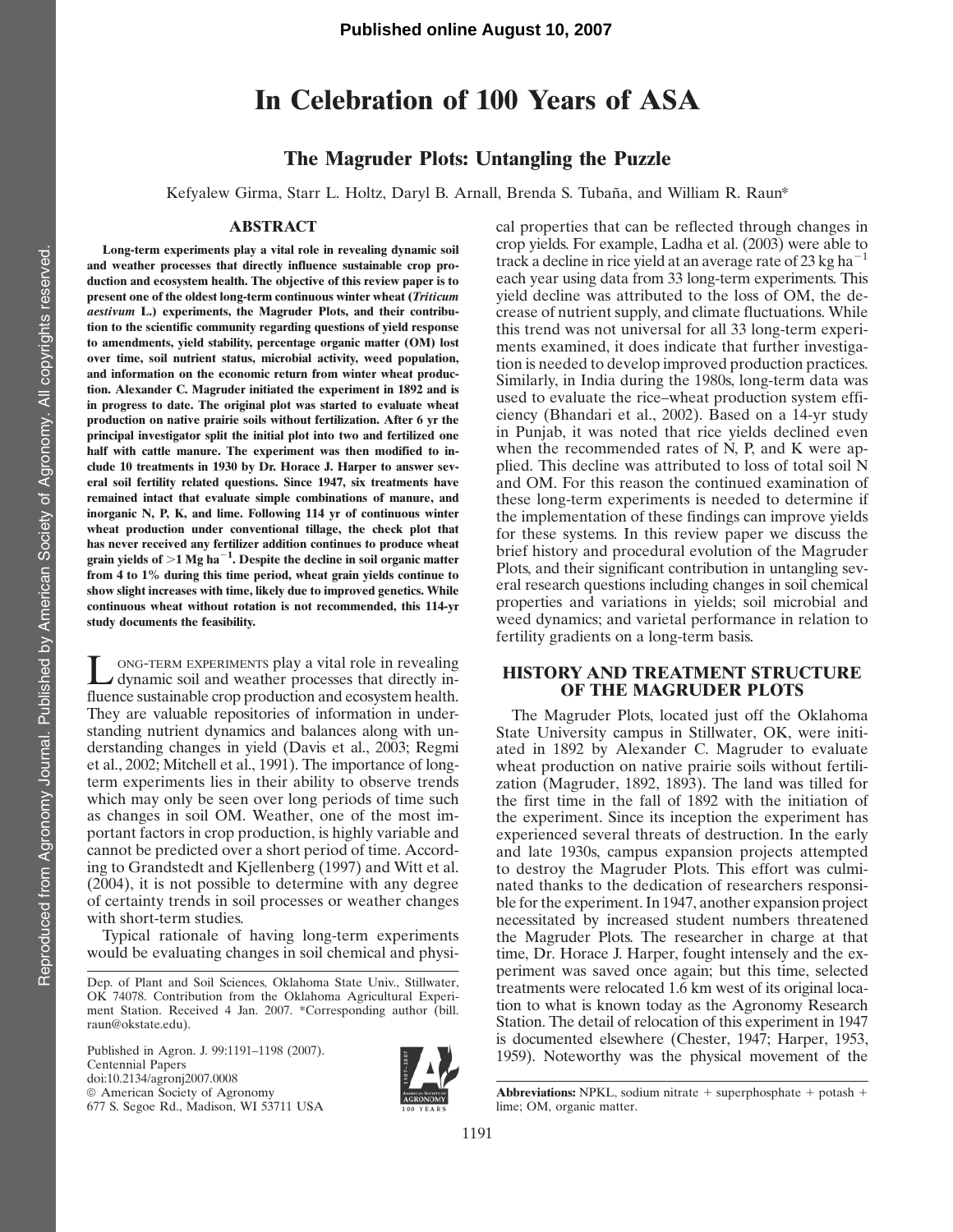| Year         | <b>No. of treatments</b> | Nitrogen source            | N rate |                    | Manure N rate P source $(N-P-K-S)^+$ | <b>Spacing</b> | Seed rate             | Location | Seed type:  |
|--------------|--------------------------|----------------------------|--------|--------------------|--------------------------------------|----------------|-----------------------|----------|-------------|
|              |                          |                            |        | $-kg$ ha $^{-1}$ — |                                      | cm             | $kg$ ha <sup>-1</sup> |          |             |
| 1892-1898    |                          |                            |        |                    |                                      | 17.8           | 84                    | old      | <b>SRWW</b> |
| 1899-1912    |                          | <b>Manure only</b>         |        | -                  |                                      | 17.8           | 84                    | old      | <b>SRWW</b> |
| 1913-1929    |                          | <b>Manure only</b>         |        | $134**$            |                                      | 17.8           | 84                    | old      | <b>HRWW</b> |
| 1930-1933    | 10                       | $\text{NaNO}_3 \ (16-0-0)$ | 37     | $134**$            | $OSP (0-20-0-12)$                    | 17.8           | 84                    | old      | <b>HRWW</b> |
| 1934-1945    | 10                       | $\text{NaNO}_3 (16-0-0)$   | 37     | $134**$            | $OSP (0-20-0-12)$                    | 35.6           | 56                    | old      | <b>HRWW</b> |
| 1946-1947    | 10                       | $NH4NO3$ (33.5–0–0)        | 37     | $134**$            | $OSP (0-20-0-12)$                    | 35.6           | 56                    | old      | <b>HRWW</b> |
| 1948         | 6                        | $NH4NO3$ (33.5–0–0)        | 37     | $134**$            | $OSP (0-20-0-12)$                    | 17.8           | 84                    | new      | <b>HRWW</b> |
| 1949-1957    |                          | $NH4NO3$ (33.5–0–0)        | 37     | $134**$            | $OSP (0-20-0-12)$                    | 35.6           | 56                    | new      | <b>HRWW</b> |
| 1958-1967    |                          | $NH4NO3$ (33.5–0–0)        | 37     | $134**$            | $OSP (0-20-0-12)$                    | 25.4           | 67                    | new      | <b>HRWW</b> |
| 1968-1993    |                          | $NH4NO3$ (33.5–0–0)        | 67     | $269**$            | $TSP(0-46-0-0)$                      | 25.4           | 67                    | new      | <b>HRWW</b> |
| 1994-2003    | 6                        | $NH4NO3$ (33.5–0–0)        | 67     | $269**$            | $TSP(0-46-0-0)$                      | 19.1           | 67                    | new      | <b>HRWW</b> |
| 2004–present | 6                        | Urea (46–0–0)              | 67     | $269**$            | $TSP(0-46-0-0)$                      | 19.1           | 67                    | new      | <b>HRWW</b> |

Table 1. Treatment modifications and plot management for the Magruder Plots, OK, 1892 to present.

† OSP, ordinary superphosphate; TSP, triple superphosphate.

‡ HRWW, hard red winter wheat; SRWW, soft red winter wheat.

surface 40.6 cm of soil from six 30.5- by 6.1-m plots to the new site, comprising  $>450$  metric tons of soil to accomplish the task, and to ensure long-term biological integrity of the experiment. After the relocation, researchers were concerned with a potential threat to the Magruder Plots specifically due to a rumor of the creation of an athletic center where the Plots are located. To preserve the Magruder Plots, researchers in charge in the mid to late 1970s campaigned to enter this long-term experiment into the National Registry of Historic Places and this was successful on 29 Aug. 1979 (Delaporte, 1979).

Only one plot was used to evaluate native wheat production without the application of organic or inorganic fertilizers from 1893 to 1898. The initial objective was to track the productivity of the prairie soils without the addition of any form of fertility reclamation. From 1899 to 1929, half of the experimental area was fertilized with cattle manure while the other half received no fertilization after observing a decline in performance of wheat in the check plot versus the adjacent field (apparently receiving some form of organic fertilizer in the past). In 1930, Dr. Horace J. Harper established 10 separate fertilization treatments on these plots which continued until 1947. Although details are given in the literature (Harper, 1959; Murphy, 1929; Westerman, 1992), it is important to mention how Dr. Harper came up with the new treatment sets which helped in making decisions during the relocation. Dr. Harper had analyzed the soil chemical properties of the Magruder Plots in 1926 and he discovered that P was deficient in the check plots. Additionally, Dr. Harper learned that at the same experiment station, another short-term study revealed that P was the deficient nutrient. He also anticipated that N, K, and lime would be required at some point in the life of the experiment, which was in fact correct. He divided the unfertilized check into five plots and applied superphosphate (P), sodium nitrate  $+$  superphosphate (NP), sodium nitrate  $+$  superphosphate  $+$  potash (NPK), and sodium nitrate  $+$  superphosphate  $+$  potash  $+$  lime (NPKL) in the four plots, each receiving only one treatment set. Similarly, the cattle manure plot was divided into five subplots, of which four were fertilized with P, rock phosphate, PK, and NPK. This treatment structure was continued until 1947. The timeline for changes that occurred in the Magruder Plots and the monthly average rainfall and temperature across 36 yr are given in Table 1

and Fig. 1. All nonexperimental plot management activities such as weed control and varietal selection have been accomplished as per Oklahoma State University Extension Service recommendation.

Because of a university construction decision for a new dormitory, plots from six of the 10 treatments were moved (surface 0–40.6 cm) following wheat harvest in 1947 to their present location at the Agronomy Research Station (Table 2, Fig. 2). The subsoil at the new location was noted to be very similar to that of the original site (Boman et al., 1996; Harper, 1953). The treatments were cattle manure (from the cattle manure only treatment before relocation), unfertilized check, P, NP, NPK, and NPKL (all from the originally unfertilized check treatment). Manure has been applied every 4 yr since the inception of the experiment at two rates based on N need (to deliver 134 kg ha<sup>-1</sup> N between 1899 and 1967 and  $269 \text{ kg } \text{ha}^{-1} \text{ N}$  since 1968). Between 1930 and 1967, N was applied at 37 kg ha<sup> $-1$ </sup> as sodium nitrate (16% N). Nitrogen was applied at 67 kg ha<sup> $-1$ </sup> N in the form of ammonium nitrate (34% N) from 1968 until 2004 and as urea (46% N) since 2005. Phosphorus was applied as ordinary superphosphate between 1930 and 1967 at 14.6 kg  $ha^{-1}$  P and the source was changed to triple superphosphate (TSP, 20% P) in 1968. Potassium has been applied at 28.8 kg K ha<sup> $-1$ </sup> as muriate of potash since the inception of the treatment in 1930. Lime was applied only twice during the life of the Magruder Plots (1929 and 1954),



Fig. 1. Monthly average temperature and rainfall (summed over days of the month) averaged over 36 (1969–2006) years at the Agronomy Research Station, Stillwater, OK.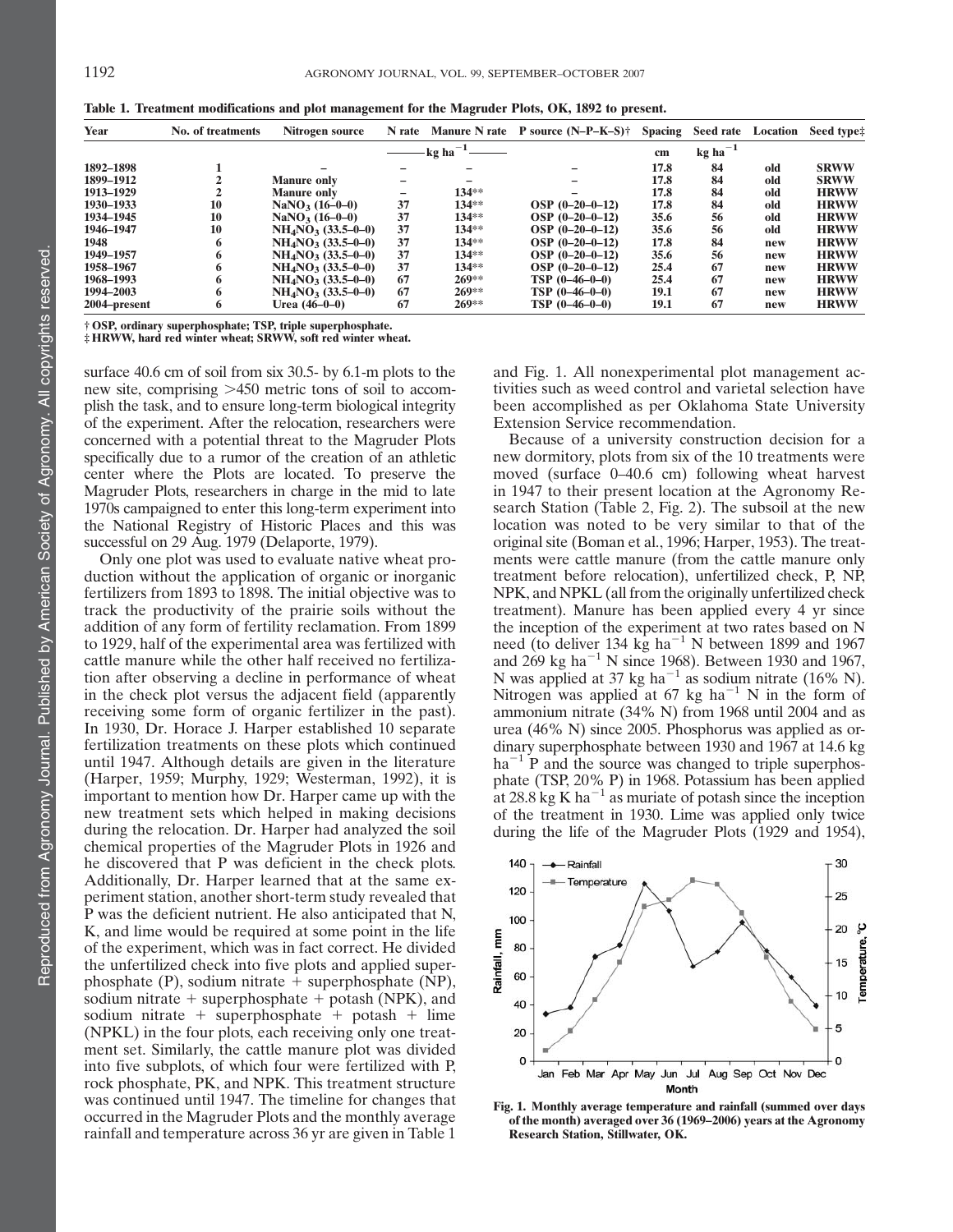Table 2. The Magruder Plots treatment structure since 1930.

| Treatment no.           | <b>Composition</b> | <b>Description</b>                                                                                   |
|-------------------------|--------------------|------------------------------------------------------------------------------------------------------|
|                         | manure             | Cattle manure applied every 4 yr                                                                     |
| $\overline{2}$          |                    | no nutrients applied                                                                                 |
| 3                       |                    | P applied each year                                                                                  |
| $\overline{\mathbf{4}}$ | <b>NP</b>          | N and P applied each year                                                                            |
| 5                       | NPK.               | N, P, and K applied each year                                                                        |
| 6                       | NPKL               | N, P, and K applied each year $+$ lime<br>applied when soil $pH < 5.5$ . (limed<br>in 1929 and 1954) |

when the pH in NPKL treatment dropped below 5.50. The first application was as coarse limestone screenings at a rate of 6720 kg ha<sup>-1</sup>, while the second was applied at 4480 kg ha<sup> $-1$ </sup> as ground limestone.

The changes introduced into the treatment structure in 1930 marked an essentially new era in the value of the experiment. This treatment structure, while not perfect, enabled the comparison and estimation of yield, soil chemical properties, microbial activity, and weed population dynamics among treatments. The estimation of different nutrient effects is shown in Table 3.

### WINTER WHEAT GRAIN YIELD RESPONSE TO MANURE, NITROGEN, PHOSPHORUS, POTASSIUM, AND LIMING

Boman et al. (1996) and Mullen et al. (2001) summarized Magruder Plots yield results in different categories based on changes made throughout the history of the experiment. The yield trend in different treatments was grouped into five categories (1893–1898, 1899–1929, 1930–1957, 1958–1994, and 1995–2006) since the treatment effects were consistent during each of these time periods. The response of winter wheat to treatments since 1995 was consistent with the data averaged for years 1958 to 1994, except the higher yield level for manure, NP, NPK, and NPKL treatments during this period (Fig. 3).

The check plot had an average grain yield of 1.1 Mg ha<sup> $-1$ </sup> after 114 yr of continuous wheat without any fertilizer input. The yield in the check plot fluctuated from year to year, but was  $>1$  Mg ha<sup>-1</sup> since 1958; and showed an increasing trend (Westerman et al., 1989, 1992). Johnson and Raun (2003) plotted the yield of continuous winter wheat over 34 yr and found that failure to apply N fertilizer did not show continuous yield reduction; the authors attributed this to compensation from the environment. Albeit the contribution from the environment maintained yield in the check plot, the increasing trend would not be possible without additional crop management intervention. In this line, the continuous change of cultivars would partly explain this increase. For all varieties sown since 1958, the average yield exceeded 1.5  $Mg$  ha<sup>-1</sup> for fertilized and unfertilized plots (Fig. 4). Girma et al. (2006) also observed similar results in an analysis conducted on two long-term continuous winter wheat experiments in Oklahoma.

The effect of applied N was determined for two scenarios, P limiting and nonlimiting (Table 3). Nitrogen effect with P nonlimiting was apparent (although magnitude was small) for all the three periods since 1930. The difference in yield was 0.7, 0.78, and 1.26 Mg ha<sup>-1</sup> for 1930 to 1957, 1958 to 1994, and 1995 to 2006 time periods, respectively (Fig. 5). The depletion of soil total N and OM could be the reason for this outcome. Boman et al. (1996) documented that for the time period 1930 to 1957, effect of N was negative with P limiting but was positive and significantly high for the later periods. However, the magnitude was slightly lower (P limiting) than when P was nonlimiting. When P was the principal deficient nutrient for the period 1930 to 1957, no N effect was observed; however, the decreased P response due to P accumulation from fertilization led to a shift toward N. From yield and soil analysis results, Boman et al. (1996) explicitly showed that the first deficient nutrient in this continuous winter wheat experiment was P. Thus, the increase in yield due to the application of cattle manure was attributed to the alleviation of P deficiency and not N (Harper, 1953).

The effect of applying K (difference in yield of NPK and NP treated plots) was observed only for data averaged between 1995 and 2006 (Fig. 5). This effect was higher than P and lime effects in the same period. The effect of liming was apparent for all three periods, but



Fig. 2. The Magruder Plots at their current location at the Agronomy Research Station, Stillwater, OK. The experiment was initiated in 1892 and has been repository of scientific information.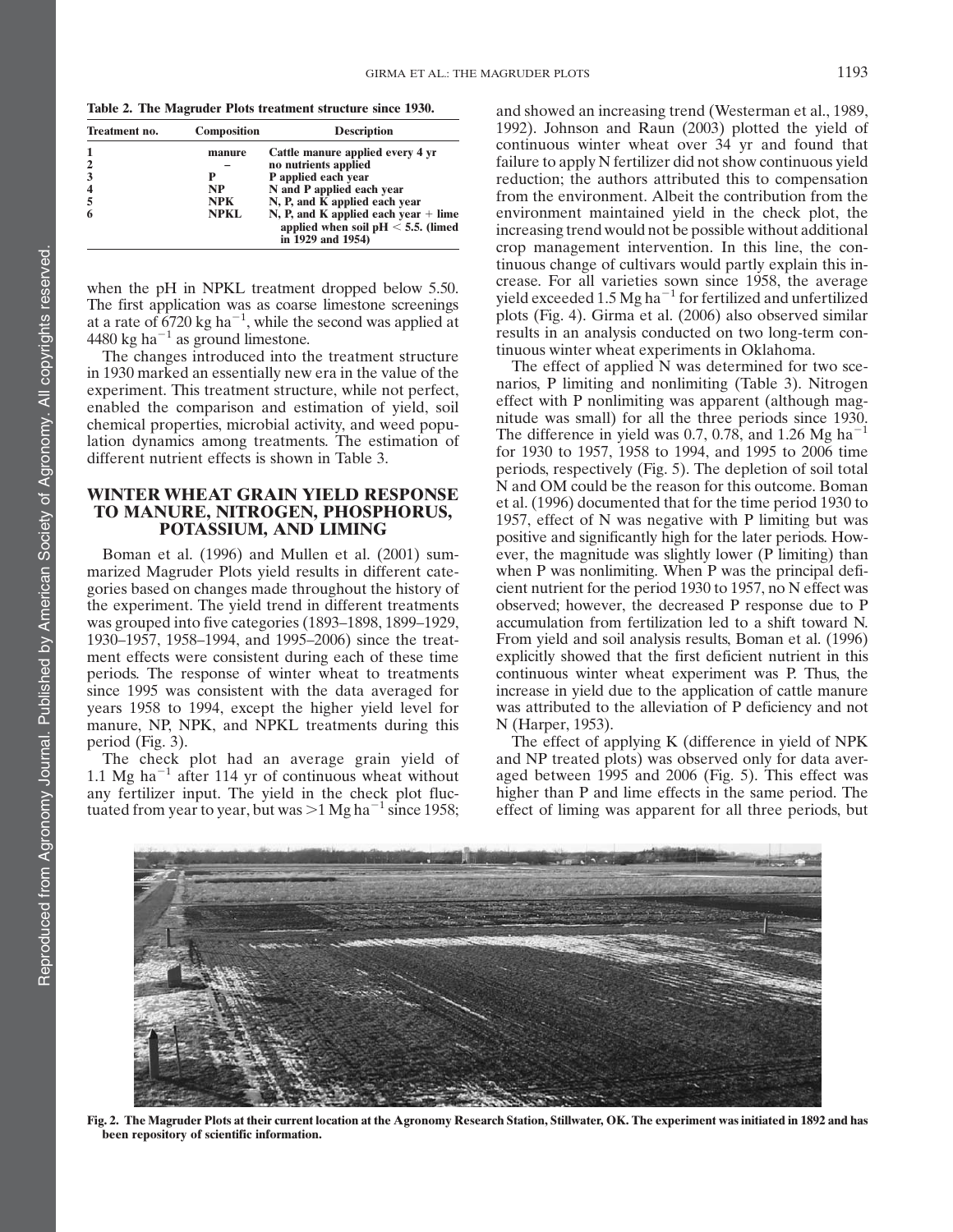| Table 3. The treatment combinations used to estimate the response |
|-------------------------------------------------------------------|
|                                                                   |
|                                                                   |
| to applied N, P, K and lime in the Magruder Plots since 1930.     |

| <b>Treatment combination</b> | <b>Estimated effect</b>                                |  |  |  |  |
|------------------------------|--------------------------------------------------------|--|--|--|--|
| $4 - 3$                      | Response to applied $N(P$ not limiting)                |  |  |  |  |
| $3 - 2$                      | Response to applied $P$ (in the absence of $N$ )       |  |  |  |  |
| $5 - 4$                      | Response to applied K (N and P not limiting)           |  |  |  |  |
| $6 - 5$                      | Response to applied lime (N, P, and K<br>not limiting) |  |  |  |  |
| $(4-3) - (3-2)\dagger$       | Response to applied N (P limiting)                     |  |  |  |  |

† Assumes that effects were orthogonal, and that only N or P was limiting (Source: Boman et al., 1996).

the largest difference was observed for the 1958 to 1994 period, after the second lime application in 1957.The relatively higher response to liming during this time could be in response to the continuous application of ammonium nitrate fertilizer that tended to reduce the soil pH. With time, response to lime was decreased as a consequence of the slow, yet continuous release of Ca from the lime that presumably offset the added acidity.

#### GRAIN YIELD STABILITY IN THE MAGRUDER PLOTS

Stability analysis was initially developed using the dynamic concept (Eberhart and Russell, 1966), in which simple regression is used to assess genotype yield stability from location to location and from year to year. In 1984, this concept was applied to an on-farm variety  $\times N$ rate experiment in Malawi where the focus was to compare local and composite corn (Zea mays L.) variety performance in different environments (Hildebrand, 1984). Raun et al. (1993) used the concept to evaluate the fertilizer treatment yield stability from year to year, given the large variability observed in the plots. According to Raun et al. (1993) and Guertal et al. (1994), the environment (yearly) mean yield was obtained by averaging yield of all treatments for each year while the mean for each treatment was calculated from subplots. Raun et al. (1993) revealed that when environmental means were  $\approx$  2 Mg ha<sup>-1</sup>, the cattle manure treated plots performed poorly while the NPK-treated plots had slightly higher yields. The opposite was reported with higher environmental means ( $>$ 2 Mg ha<sup>-1</sup>), that is, cattle manure plots had steady yield when growing conditions were optimal



Fig. 3. Winter wheat grain yield averaged over several years based on treatment response in selected time periods for each of the treatments. Each period denotes average yield with similar yield response due to treatments (Modified from Boman et al., 1996).





(Raun et al., 1993). The check and P plots had the lowest slope coefficients (0.66 and 0.62, respectively), which signifies less-stable yield than the rest of the treatments (Fig. 6). The overall lesson was that cattle manure and N fertilizer receiving plots tended to buffer the effect of environmental variability. The practical significance of this analysis is its capacity to reveal treatment effects by reducing the confounding effect of year to year variability that is not evident in conventional ANOVA.

#### TRACKING ORGANIC MATTER IN CONTINUOUS WINTER WHEAT

Recent work by Davis et al. (2003) on the Magruder Plots found that OM decreased 55 to 67% in the last 110 yr, largely a result of cultivation. The highest reduction was in the check (2.41%) and NP (2.61%) plots, while the lowest reduction was in cattle manure  $(1.85)$ plots (Table 4). Boman et al. (1996) reported that OM decreased from 4 to 1% in the check plot since the experiment was initiated. The rate of OM decline per year was 0.0151 and 0.0168% in the cattle manure and check plots, respectively (Fig. 7). The OM reduction of this magnitude was apparently associated with loss of productivity of arable land; there are some reports that the reduction in OM forced farmers to abandon farming (Wright et al., 2004). Long-term experiments like the



Fig. 5. Effect of applied N, P, K, and lime in the Magruder Plots for three selected time periods (1930–1957, 1958–1994, and 1995–2006).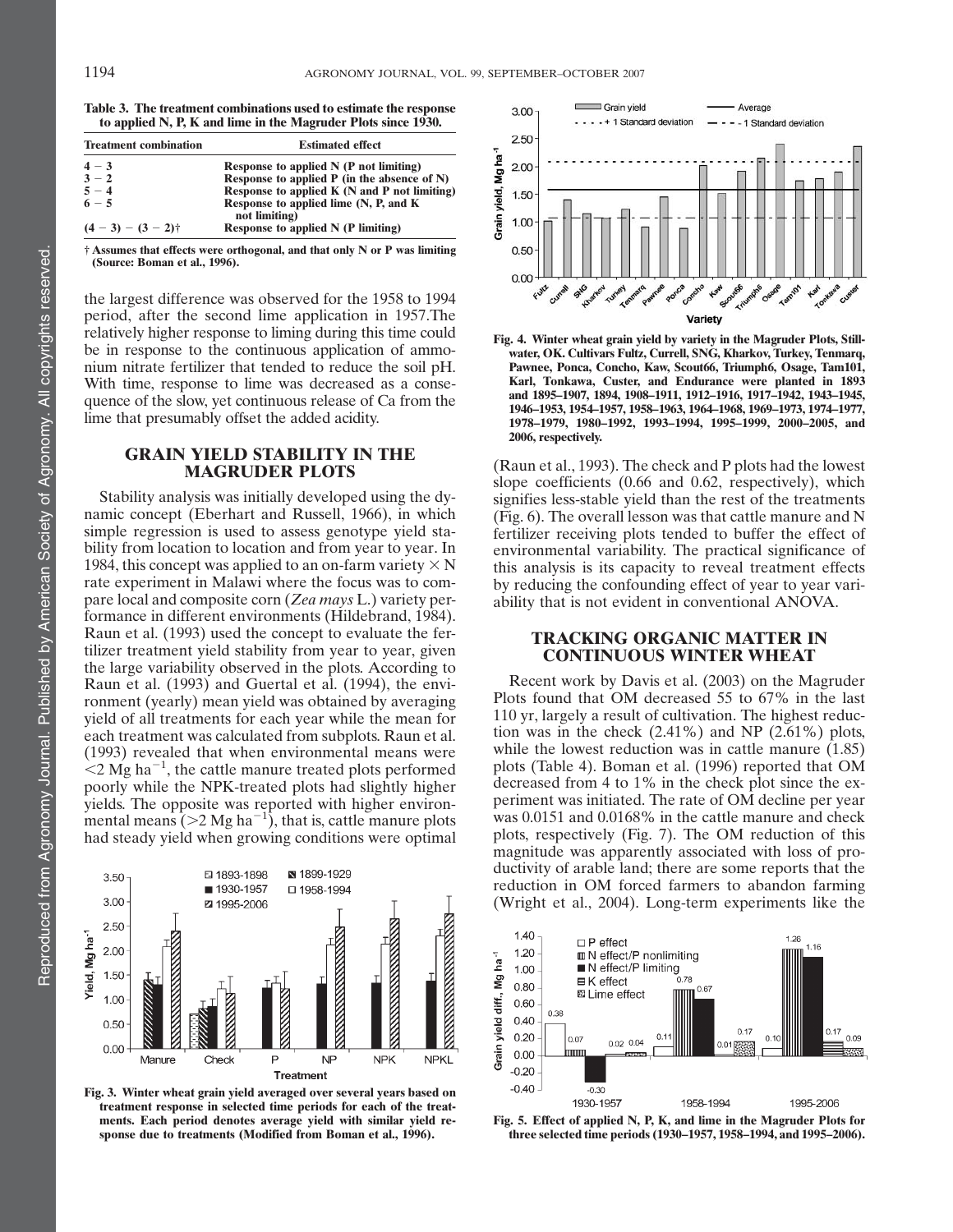

Fig. 6. Regression lines of stability (winter wheat grain yield vs. environment mean) for all treatments at the Magruder Plots, Stillwater, OK, for data compiled over 76 yr (Modified from Raun et al., 1993).  $NPKL = sodium nitrate + superphosphate + potash + lime.$ 

Magruder Plots can serve as a warning system by predicting possible changes in the soil ahead of time. One obvious observation in the long-term analysis of soil OM of the Magruder Plots was the reduction of OM level in cattle manure and inorganic NPK plots. This is presumably related to conventional tillage used throughout the life of this long-term experiment. Conventional tillage has been known to deplete soil OM (Wilhelm et al., 2004; Katsvairo et al., 2006). This justification is plausible because researchers showed that turning under and exposing the subsurface soil can break down soil aggregates (Willis, 1955; Hadas, 1990, Edwards, 1991; Beare et al., 1994), indirectly affecting OM level. Destruction of soil aggregates as a result of cultivation alters soil conditions (i.e., temperature, moisture, and aeration), hastening microbial activity and decomposition rate of OM (Rovira and Greacen, 1957; Cambardella and Elliott, 1993). This in turn lowers levels of soil OM that have direct relationships with increased erosion, nutrient leach-

Table 4. Changes in the soil organic matter (OM, %) levels in the Magruder Plots, 1892–2002.†

|                 | OM change     |              |                |           |            |              |  |  |  |  |
|-----------------|---------------|--------------|----------------|-----------|------------|--------------|--|--|--|--|
|                 | <b>Manure</b> | <b>Check</b> | P              | NP        | <b>NPK</b> | <b>NPKL:</b> |  |  |  |  |
|                 |               |              | $-\frac{6}{6}$ |           |            |              |  |  |  |  |
| 1892            | NA            | 3.58         | NA             | NA        | NA         | NA           |  |  |  |  |
| 1926            | 2.68          | 1.85         | <b>NA</b>      | NA        | <b>NA</b>  | NA           |  |  |  |  |
| 1938            | 2.32          | 1.69         | 1.77           | 1.65      | 1.64       | 1.70         |  |  |  |  |
| 1954            | 1.76          | 1.35         | NA             | <b>NA</b> | <b>NA</b>  | <b>NA</b>    |  |  |  |  |
| 1978            | 1.54          | 1.18         | <b>NA</b>      | <b>NA</b> | <b>NA</b>  | NA           |  |  |  |  |
| 1990            | 2.15          | 1.71         | 1.92           | 1.97      | 2.16       | 2.20         |  |  |  |  |
| 1991            | 2.15          | 1.71         | 1.92           | 1.97      | 2.17       | 2.20         |  |  |  |  |
| 1992            | 2.13          | 1.77         | 1.82           | 1.99      | 2.44       | 2.15         |  |  |  |  |
| 1993            | 2.12          | 1.76         | 1.82           | 1.99      | 2.44       | 2.14         |  |  |  |  |
| 1994            | 2.44          | 1.84         | 2.04           | 2.33      | 2.11       | 2.34         |  |  |  |  |
| 1995            | 2.56          | 1.99         | 2.15           | 2.42      | 2.20       | 2.56         |  |  |  |  |
| 1996            | 2.52          | 1.68         | 1.71           | 2.00      | 2.17       | 2.36         |  |  |  |  |
| 1997            | 2.40          | 1.48         | 1.71           | 1.98      | 2.00       | 2.09         |  |  |  |  |
| <b>2001</b>     | 1.49          | 1.26         | 1.24           | 1.49      | 1.53       | 1.81         |  |  |  |  |
| <b>2002</b>     | 1.73          | 1.17         | 1.29           | 0.97      | 1.59       | 1.58         |  |  |  |  |
| <b>OM</b> lost§ | 1.85          | 2.41         | 2.29           | 2.61      | 1.99       | 2.00         |  |  |  |  |

 $\dagger$  Crop years in which organic matter levels were recorded. OM = Organic

 $\rm C \times 1.8 + 0.35$  (Ranney, 1969).<br>‡ L, lime applied when soil pH < 5.5 (limed in 1929 and 1954).

§ Organic matter lost was calculated by subtracting the OM concentration at present from the OM at initiation of the experiment (Source: Davis et al., 2003).



Fig. 7. Decrease in soil organic matter [OM = organic  $C \times 1.8 + 0.35$ (Ranney, 1969)] for data gathered in selected years in the Magruder Plots, Stillwater, OK (Raun, 2006).

ing, and reduction in biological diversity. Additionally, conventional tillage is known to reduce water use efficiency and decrease water holding capacity of the soil due to decreased OM.

A slight trend for increased OM has been noted in recent years. In another long-term experiment in the same Kirkland silt loam soil near the Magruder Plots, Raun et al. (1998) observed that applications of N in excess of 67 kg ha<sup> $-1$ </sup> could lead to increases in soil organic C and a decrease in the C/N ratio. They found that the application of N in excess of maximum yield potential requirements led to steady increases in soil organic C. With optimal weather conditions for maximum biomass production due to large amounts of N released from cattle manure, there was a possibility to have higher levels of organic C from residue accumulation in the Magruder Plots. It is important to note that the cattle manure used in the Magruder Plots was calculated to deliver 269 kg ha<sup> $-1$ </sup> N (over 4 yr), which is close to the amount that is required for maximum yield (90 kg ha<sup>-1</sup>) based on the yield goal approach (Dahnke et al., 1988) during this period.

#### SOIL NITROGEN, PHOSPHORUS, POTASSIUM, AND PH STATUS

Although several research findings were reported on soil N in this study (e.g., Boman et al., 1996; Fell, 1976), the most comprehensive report on the Magruder Plots was published by Davis et al. (2003). In their paper the authors attempted to estimate soil N balance by quantifying additions and losses in the first 30 cm depth of each of the Magruder Plots (Table 5). The additions were N applied from fertilizer, added to the soil through nonsymbiotic fixation, from atmospheric deposition (mainly rainfall), and mineralization from organic pool. The losses were N removed in the grain, gaseous losses from the plant, denitrified from the soil, and leached from the root zone. Grain N removal for years between 1892 and 2001 for different treatments ranged from 2808 (check) to 4186 kg ha<sup>-1</sup> N (cattle manure) with a corresponding average of 25.7 to 38.4 kg ha<sup>-1</sup> yr<sup>-1</sup> N, respectively. The values were obtained by multiplying yield and percentage N in the grain. The unaccounted N in different treatments ranged from 2 to 13 kg ha<sup>-1</sup> yr<sup>-1</sup> N after subtracting estimates of losses from additions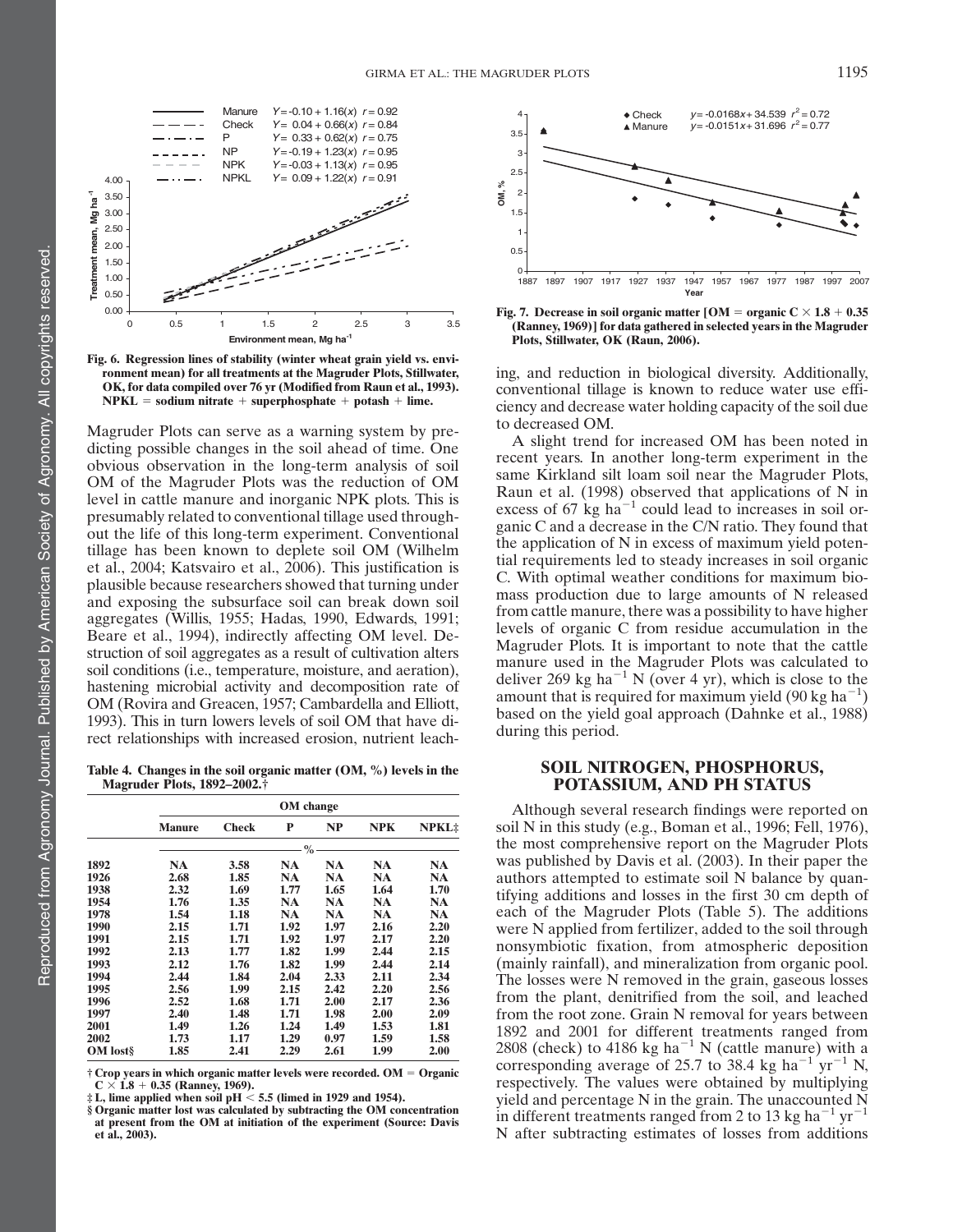|  | Table 5. Estimates of total amounts of N applied and removed from the Magruder Plots from 1892 to 2002, Stillwater, OK. |  |  |  |  |  |  |  |
|--|-------------------------------------------------------------------------------------------------------------------------|--|--|--|--|--|--|--|
|  |                                                                                                                         |  |  |  |  |  |  |  |

| N source/sink                        | <b>Manure</b> | <b>Check</b>             | P           | NP     | <b>NPK</b> | NPKL <sup>+</sup> |  |  |
|--------------------------------------|---------------|--------------------------|-------------|--------|------------|-------------------|--|--|
|                                      |               | $-kg$ ha <sup>-1</sup> - |             |        |            |                   |  |  |
| Total soil N in organic matter, 1892 | 6,890         | 6,890                    | 6,890       | 6,890  | 6,890      | 6,890             |  |  |
| N applied from rainfall              | 545           | 545                      | 545         | 545    | 545        | 545               |  |  |
| N fertilizer applied                 | 4.200         | $\bf{0}$                 | $\mathbf 0$ | 3,321  | 3,321      | 3,321             |  |  |
| N from nonsymbiotic N fixation#      | 109           | 218                      | 218         | 146    | 146        | 146               |  |  |
| $Additions + initial total$          | 11,744        | 7,653                    | 7.653       | 10.902 | 10,902     | 10,902            |  |  |
| N removed by the grain               | 4.186         | 2,808                    | 2,944       | 3,975  | 3,990      | 4,091             |  |  |
| <b>Estimated plant N</b> loss        | 1,726         | 1,252                    | 1,252       | 1.614  | 1,614      | 1,614             |  |  |
| Soil denitrification                 | 769           | 265                      | 265         | 664    | 664        | 664               |  |  |
| <b>Nitrate-N leaching losses</b>     | 470           | 306                      | 306         | 436    | 436        | 436               |  |  |
| <b>Removal (loss) total</b>          | 7.151         | 4,631                    | 4,767       | 6.689  | 6,704      | 6,805             |  |  |
| Total soil N in organic matter, 2002 | 3,198         | 2,411                    | 2,657       | 3.149  | 3,247      | 3,124             |  |  |
| <b>Total unaccounted</b>             | 1,395         | 611                      | 229         | 1.064  | 951        | 973               |  |  |
|                                      | kg ha         |                          |             |        |            |                   |  |  |
| N unaccounted                        | 13            | 6                        | 2           | 10     | 9          | 9                 |  |  |

 $\dagger$  L, lime applied when soil pH  $<$  5.5 (limed in 1929 and 1954).

 $\pm$  Assumes 2 kg ha $^{-1}$  yr  $^{-1}$  N fixed via nonsymbiotic N fixation in the check and P plots, and 1 kg ha $^{-1}$  yr  $^{-1}$  N in the N-applied plots including the manure plot;<br>an additional 37 kg ha $^{-1}$  N was added on the

(Davis et al., 2003). The check had the lowest unaccounted N while the cattle manure treated plots had the highest. Although the objective was to come up with a zero N balance, it did not turn out that way mainly because the inputs for losses and additions were only estimates as reported by the authors. However, the unaccounted N increased as applied N increased regardless of the source (Table 5). Lees et al. (2000) observed similar trends in a study conducted to document unaccounted N using  $^{15}$ N.

Parham et al. (2002) found an interesting result from this long-term experiment on soil P levels in different treatments. Inorganic P treated plots always had the highest level of P, while cattle manure plots exhibited the lowest soil test P. It was reported that 77 to 86% of the inorganic P applied for the last 69 to 71 yr was recovered in the harvested winter wheat grain or remained in the top 30 cm of soil (Parham et al., 2002). In contrast, in the cattle manure plots only 22% of P was recovered. This suggests that cattle manure supplied P was more mobile than that supplied from inorganic fertilizer sources (Parham et al., 2002).

Cattle manure application maintained the pH at the optimum (6.20) level while the application of NP and NPK dropped the pH to 5.10 (Zhang, 1998). Liming, coupled with NPK fertilization, raised the pH to acceptable levels (5.51) although it was not as high as that of the cattle manure treated plots. Apparently, the reduction in pH was associated with N fertilizer; plots that did not receive N fertilizer including the check showed no significant reduction in pH. Information regarding why pH was maintained at optimum levels in the cattle manure plots, even better than the lime-treated plots, was assessed with the data generated from the same experiment. Zhang (1998) attributed this to abundance of basic cations such as Ca found in manure. Parham et al. (2002) indicated that cattle manure enriches some microbial communities that favor higher soil productivity through maintenance of soil pH. Long-term experiments are critical for evaluating the fate of continuous application of organic nutrient sources such as cattle manure, which can contain different concentrations of nutrient and nonnutrient minerals. Edmeades (2003) reviewed 14 field trials of long-term experiments dealing with the use of fertilizers and manures on crop production and soil properties. It was found that fields with cattle manure application had increased levels of OM, P, K, Ca, and Mg in the surface, increased levels of nitrate-nitrogen  $(NO<sub>3</sub>–N)$ , Ca, and Mg in the subsoil, and decreased bulk density.

#### SOIL MICROBIAL ACTIVITY AND SOILBORNE DISEASES

Crucial soil microbial population and community structure information was generated from the Magruder plots (Parham et al., 2003; Sun et al., 2004). It was found that cattle manure enhanced bacterial populations compared with the check plot. From this study, the authors concluded that "The richness and evenness of the bacterial community were enhanced by cattle manure treatments and treatments that included N and P." In another study that assessed the effect of cattle manure application on microbial biomass C and enzyme activity, Parham et al. (2002) found that cattle manure increased microbial activity and stimulated the activity of several enzymes involved in N and P transformation.

Limited information on soilborne disease status was presented in Boman et al. (1996) using data collected in the 1992–1993 crop season. Specifically, the author surveyed the Magruder Plots for lower internode discoloration  $(\%)$  and amount of wheat germ infected by *Pythium* spp. The former is essentially an indicator of soilborne disease-causing organisms (Wiese, 1987; Singleton and Russell, 1990). Figure 8 shows that lower internode discoloration, which is a likely symptom of soilborne disease status, was different among the six treatments ranging from 23% in the check plot to 53% in the cattle manure plot (Boman et al., 1996). Alternatively, the Pythium spp. infection of wheat germ was significant among treatments, the check, cattle manure, and NPKL plots had the lowest infection level. The results suggested that in the cattle manure treated plot the abundance of soilborne disease-causing organisms other than Pythium spp. outcompeted the Pythium spp. population. The check had overall lower discoloration and Pythium spp. abundance (Fig. 8). Apparently the soil of the check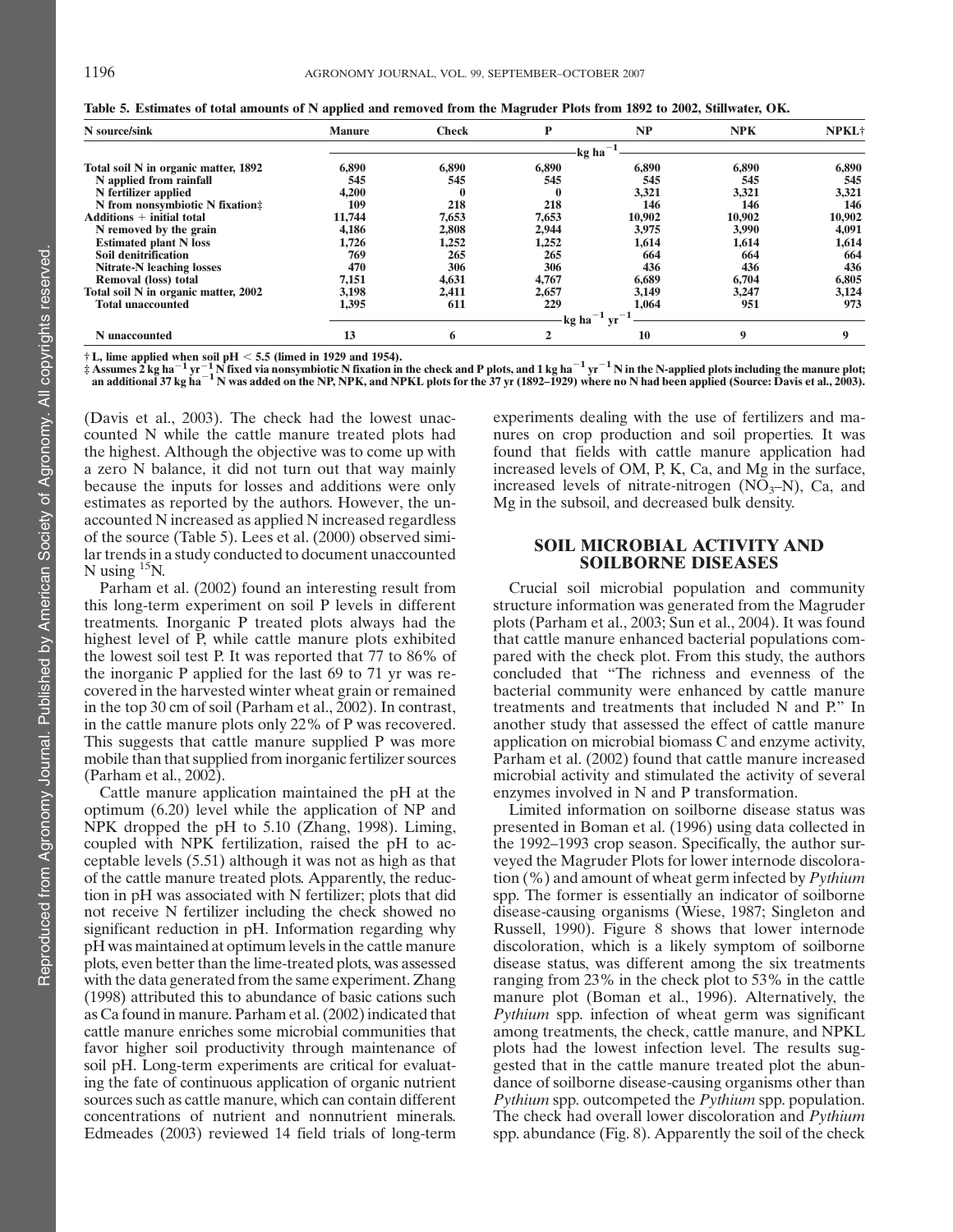

Fig. 8. Effect of treatments on the lower internode discoloration (indicator of the abundance of soilborne disease causing organisms other than Pythium spp.) and Pythium spp. infection in the Magruder Plots in 1993, Stillwater, OK (modified from Boman et al., 1996).

plot lacked nutrients required by both beneficial and nonbeneficial soil organisms. However, as revealed in the cattle manure plots an increase in beneficial organisms in the soil would likely antagonize and suppress the population of disease-causing pathogens (Hoitink, 1986).

#### WEED POPULATION DYNAMICS IN MAGRUDER PLOTS

The Magruder Plots also served to evaluate weed species dynamics and abundance (Banks et al., 1976). In this study they showed that weed species and abundance generally were low in the check plot. With the addition of nutrients in each of the other five treatments, weed species type, total population, and individual species abundance increased, reaching the highest level with the application of NPKL. Exceptions were evening primrose (Oenothera laciniata Hill), carpetweed (Mollago vericillata L.), and henbit (Lamium amplexicaule L.). Evening primrose was abundant in the unfertilized plot, with a decrease in population as fertility levels increased with addition of different types of nutrients. Carpetweed and henbit responded to P and NP fertilization where highest abundance was recorded.

In a way, the Magruder Plots enabled researchers to characterize the weed species in Oklahoma in relation to fertility gradient. These plots were good indicators of a succession trend in a continuous winter wheat cropping system. This could assist Oklahoma producers in devising weed management strategies in continuous winter wheat. A followup study would have confirmed or revealed consistency of weed species dynamics.

#### THE MAGRUDER PLOTS AS REPOSITORIES OF ECONOMIC RETURN INFORMATION

One aspect of the use of the Magruder Plots was the evaluation of economic returns and reliability of economic yield increases due to treatments. Boman et al. (1996) reported the moving average net return and reliability of economic yield as a function of N, P, and K fertilizer for each 10-yr period. They showed that there was a wide discrepancy in net return due to N fertilization, but mostly positive ranging from \$49 to 185 USD ha<sup> $-$ 1</sup> since 1958. For earlier years, the moving average increase in net return was  $< 0$ . In contrast, for P the net return was positive for averages computed between 1920 and 1957, and was negative thereafter. Positive increase in net return due to K fertilization was observed only for the moving average computed between 1988 and 1994. This coincided with the apparent response of winter wheat to K fertilization during this period. The peak  $(>0.8)$  reliability of obtaining an economic yield increment in response to N, P, and K fertilization was somehow consistent with the increase in net return (Boman et al., 1996).

#### **CONCLUSIONS**

The Magruder Plots have proven to be a source of scientific information in sustainable soil fertility management and cereal production. This experiment has helped scientists to monitor long-term changes in soil chemical properties and variations in yields in relation to weather. The information extracted from this experiment on soil microbial and weed dynamics helped researchers and producers to understand possible changes in their farming and ecosystem for better resource management and sustainability. The Magruder Plots have also helped breeders and agronomists to assess varietal performance in relation to fertility gradients and will continue to guide them in future breeding work. The only pitfall of this long-term experiment is the lack of replication, as at its inception the concept of replications and thus statistics was not established. Despite this, measurements taken from the Magruder Plots have contained at least four subsamples, as the plot size is big enough to do so. After all, there are statistical tools today to manage nonreplicated experiments and the issue of replication becomes less important when  $100+$  years of data are available. The Magruder Plots will continue to be repositories of valuable information for developing sustainable and environmentally friendly winter wheat production systems in Oklahoma and elsewhere. As issues of sustainability and environmental safety become increasingly more important, longterm experiments such as the Magruder Plots will be further explored.

#### REFERENCES

- Banks, P.A., P.W. Santelmann, and B.B. Tucker. 1976. Influence of long-term soil fertility treatments on weed species in winter wheat. Agron. J. 68:825–827.
- Beare, M.H., P.F. Hendrix, and D.C. Coleman. 1994. Water-stable aggregates and organic matter fractions in conventional- and notillage soils. Soil Sci. Soc. Am. J. 58:777–786.
- Bhandari, A.L., J.K. Ladha, H. Pathak, A.T. Padre, D. Dawe, and R.K. Gupta. 2002. Yield and soil nutrient changes in a long-term ricewheat rotation in India. Soil Sci. Soc. Am. J. 66:162–170.
- Boman, R.K., S.L. Taylor, W.R. Raun, G.V. Johnson, D.J. Bernardo, and L.L. Singleton. 1996. The Magruder Plots: A century of wheat research in Oklahoma. Div. of Agric. Sci. and Natural Resources, Oklahoma State Univ., Stillwater.
- Cambardella, C.A., and E.T. Elliott. 1993. Carbon and nitrogen distribution in aggregates from cultivated and native grassland soils. Soil Sci. Soc. Am. J. 57:1071–1076.
- Chester, K.S. 1947. They moved field 'O'. Farm J. 71(10):66.
- Dahnke, W.C., L.J. Swenson, R.J. Goos, and A.G. Leholm. 1988. Choosing a crop yield goal. North Dakota State Ext. Ser. SF-822. North Dakota Univ., Fargo.
- Davis, R.L., J.J. Patton, R.K. Teal, Y. Tang, M.T. Humphreys, J. Mosali,